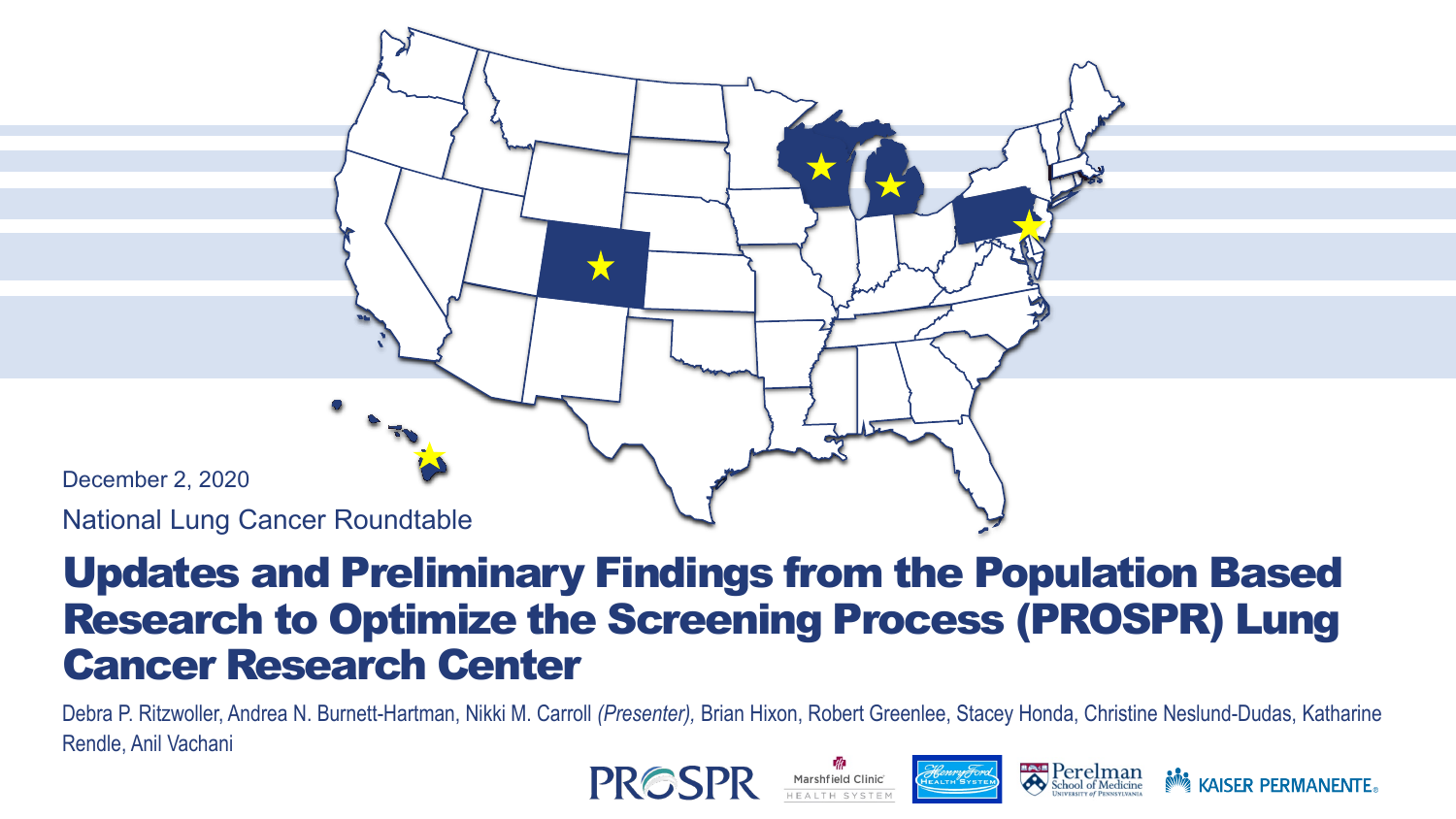# Background & Methods

This study is part of the 2018 NCI-funded Population-based Research to Optimize the Screening Process (PROSPR) consortium.

The Lung PROSPR Research Center (PRC) goal is to reduce lung cancer disparities by evaluating Lung Cancer Screening (LCS) utilization and outcomes across five diverse healthcare systems.

### **Purpose of Study:**

- $\Box$  Variation exists in uptake of LCS across community settings however little is known about how variation in implementation will affect screening outcomes
- $\Box$  We present preliminary findings from our Lung PRC studies

### **Data Sources:**

- EHR data collected, compiled, and harmonized across 5 healthcare systems into Common Data Model.
- Includes demographics, procedures, diagnoses, tumor registry, and census-based measures of socioeconomic status.

### *Figure 1. Total number of Lung PRC screening eligible patients based on USPSTF guidelines 2014-2019*



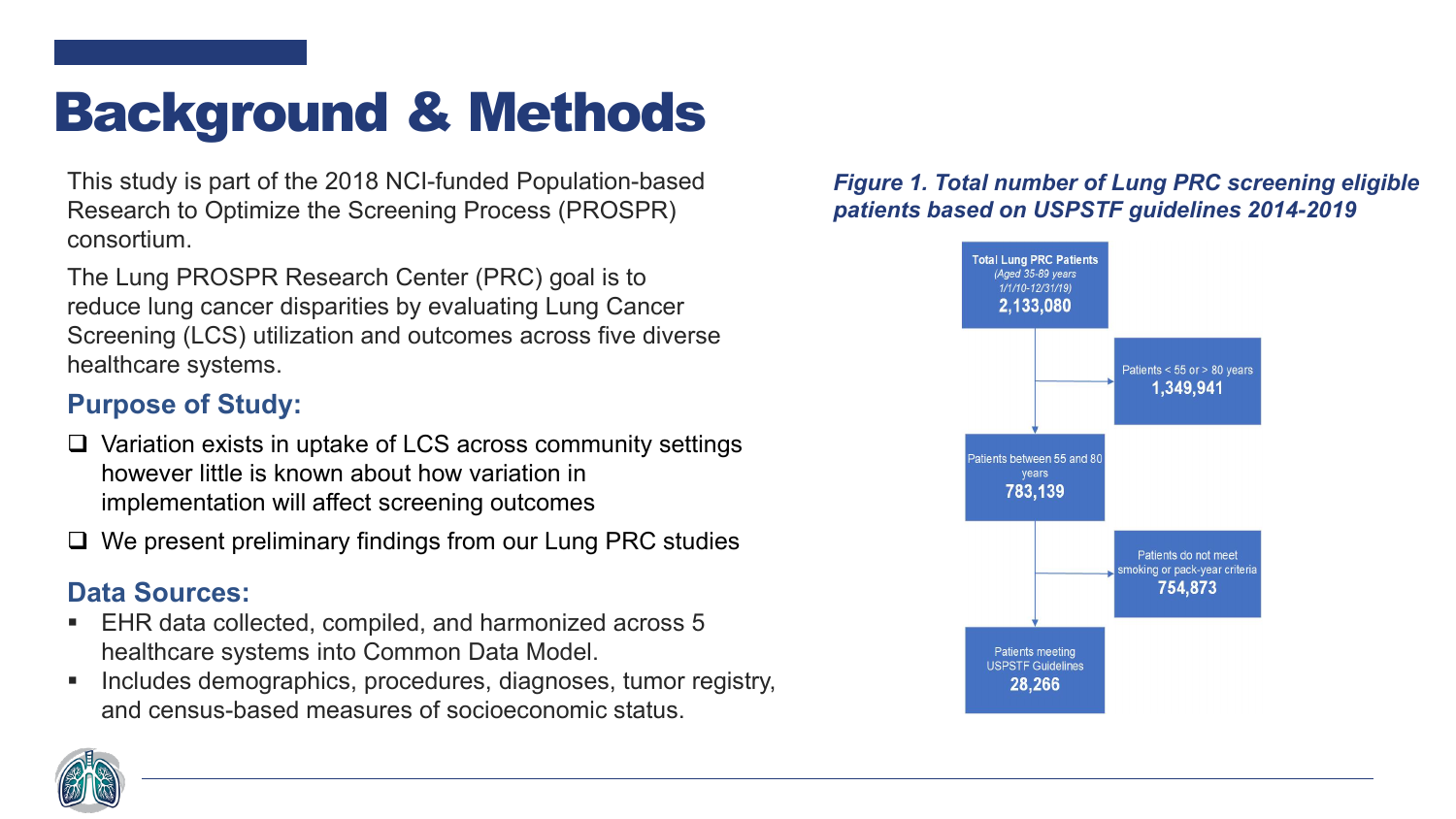



#### *Figure 2. Co-morbidity profile of Lung PRC cohort compared to NLST*

#### *Figure 3. Co-morbidity burden across Lung PRC cohort aged 55-80 yrs*



#### *Figure 4. Gender and Age Distribution of Patients receiving Lung Cancer Screening*



#### *Figure 5. Race/Ethnicity of Patients receiving Lung Cancer Screening*



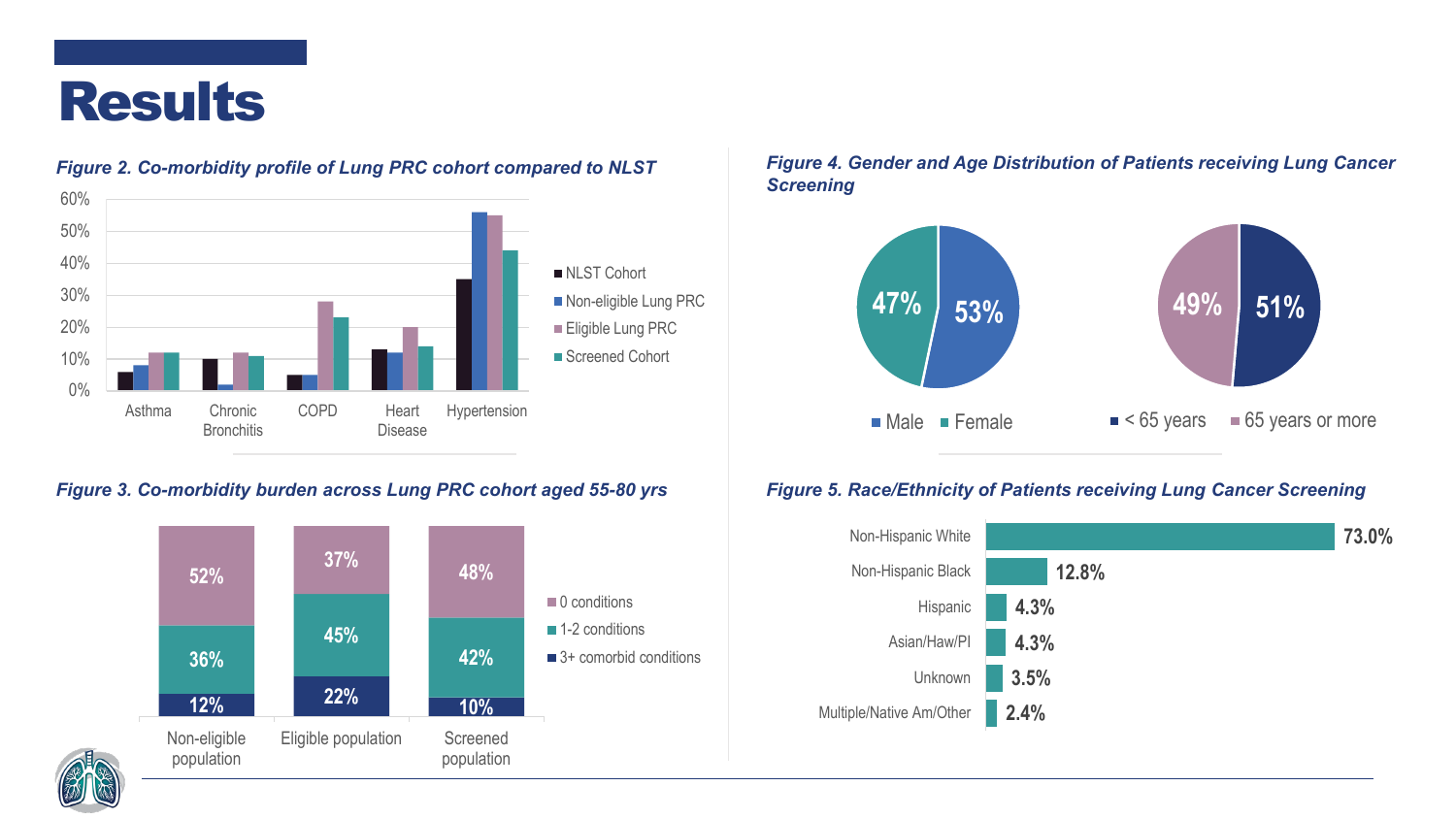## Results

*Figure 6. Lung Cancer Screening Utilization, 2014 - 2019*

Distinct Patients w/ Baseline/Annual Screen (G0927, S8032)





Total Interval CT Scans (71250/71260)

#### *Figure 7. Distribution of Baseline Screen Lung-RADS\**



#### *Figure 8. Screen Detected Lung Cancers by year of baseline screen*



#### *Figure 9. Lung Cancer Screening Rates\**



\* Corley DA, Sedki M, Ritzwoller DP, Greenlee RT, Neslund-Dudas C, Rendle KA, Honda SA, Schottinger JE, Udaltsova N, Vachani A, Kobrin S, Li CI, Haas JS. Cancer Screening during COVID-19: A \*Baseline Screen Definition: First LCS screening code (G0297, S8032) detected between 1/1/2014 and 9/30/19 Perspective from NCI's PROSPR consortium. Gastroenterology. 2020 Oct 21:50016-5085(20)35317-8. doi: 10.1053/j.gastr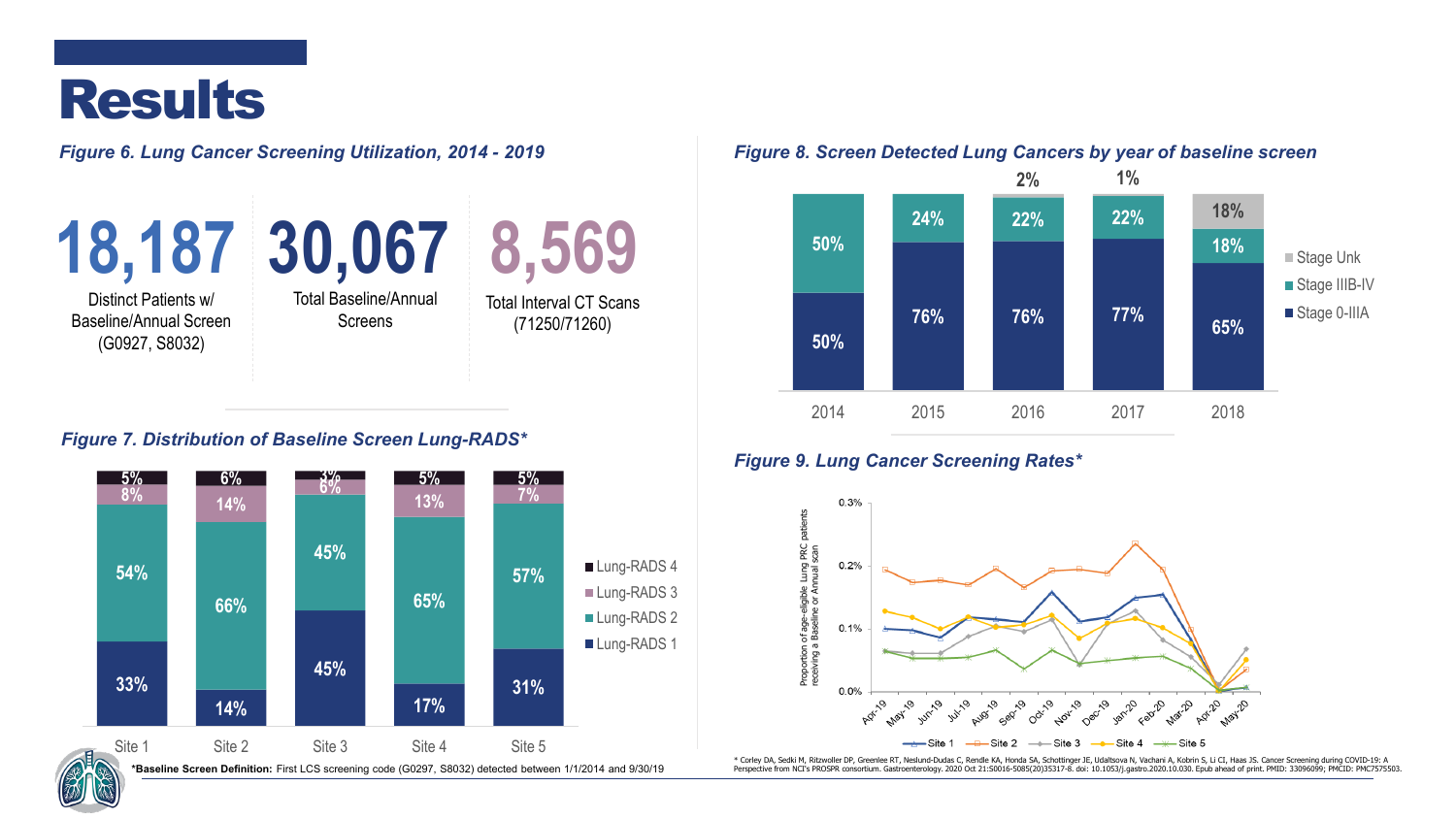# **Conclusions**

- We've assembled one of the largest lung cancer screening cohorts derived from diverse community-based settings.
- We observed variation in the uptake of LCS and variation in the assignment of Lung-RADS.
- We are also observing a shift in stage of lung cancer diagnosis to earlier, more treatable stages.
- Additional multilevel analyses are currently underway that will help illuminate factors associated with these measures.
- Our current effort associated with data collection through 2021 will allow for additional evaluations regarding the impact of the COVID-19 pandemic on LCS.